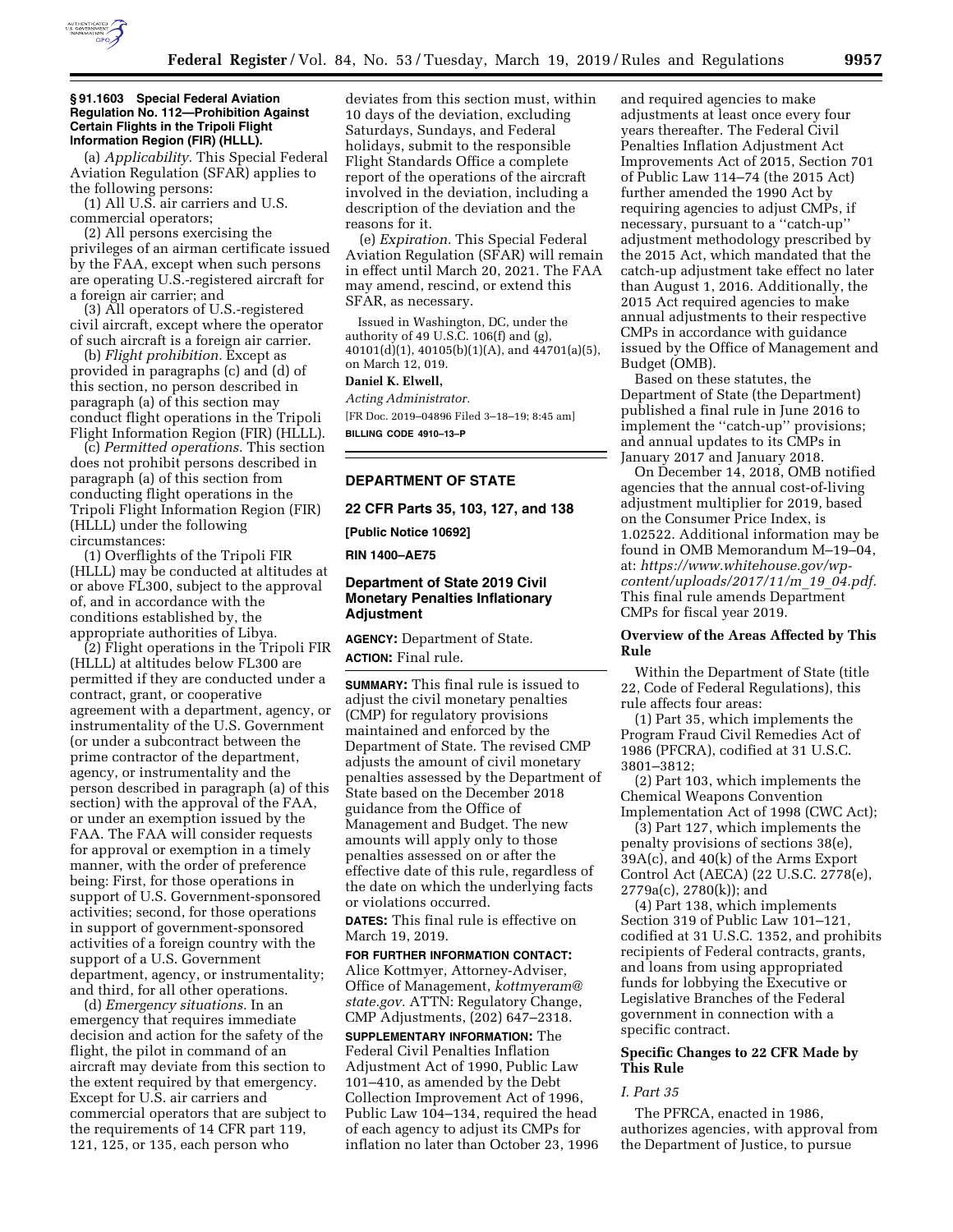individuals or firms for false claims. Applying the 2019 multiplier (1.02522), the new maximum liabilities are as follows: \$11,463, up to a maximum of \$343,903.

## *II. Part 103*

The CWC Act provided domestic implementation of the Convention on the Prohibition of the Development, Production, Stockpiling, and Use of Chemical Weapons and on Their Destruction. The penalty provisions of the CWC Act are codified at 22 U.S.C. 6761. Applying the 2019 multiplier (1.02522), the new maximum amounts are as follows: *Prohibited acts related to inspections,* \$38,549; for *Recordkeeping violations,* \$7,710.

#### *III. Part 127*

The Assistant Secretary of State for Political-Military Affairs is responsible for the imposition of CMPs under the

International Traffic in Arms Regulations (ITAR), which is administered by the Directorate of Defense Trade Controls (DDTC).

*(1) AECA section 38(e):* 

Applying the 2019 multiplier (1.02522), the new maximum penalty under 22 U.S.C. 2778 (22 CFR 127.10(a)(1)(i)) is \$1,163,217.

*(2) AECA section 39A(c):*  Applying the multiplier, the new maximum penalty under 22 U.S.C. 2779a (22 CFR 127.10(a)(1)(ii)) is \$845,764, or five times the amount of the prohibited payment, whichever is greater.

*(3) AECA section 40(k):* 

Applying the multiplier, the new maximum penalty under 22 U.S.C. 2780  $(22 \text{ CFR } 127.10(a)(1)(iii))$  is \$1,006,699.

# *IV. Part 138*

Section 319 of Public Law 101–121, codified at 31 U.S.C. 1352, provides

penalties for recipients of Federal contracts, grants, and loans who use appropriated funds to lobby the Executive or Legislative Branches of the Federal government in connection with a specific contract, grant, or loan. Any person who violates that prohibition is subject to a civil penalty. The statute also requires each person who requests or receives a Federal contract, grant, cooperative agreement, loan, or a Federal commitment to insure or guarantee a loan, to disclose any lobbying; there is a penalty for failure to disclose.

The maximum penalties for both improper expenditures and failure to disclose, is: For first offenders, \$19,809; for others, not less than \$20,134, and not more than \$201,340.

## **Summary**

| Citation in 22 CFR | 2018 Amount of penalty              | New amount of penalty                                                                                                |
|--------------------|-------------------------------------|----------------------------------------------------------------------------------------------------------------------|
|                    |                                     | \$11,463 up to \$343,903.<br>\$38,549.<br>\$7,710.<br>\$1,163,217.<br>\$845,764 or 5 times the amount of the prohib- |
|                    | ited payment, whichever is greater. | ited payment, whichever is greater.<br>\$1,006,699.<br>\$19,809.<br>\$20,134 up to \$201,340.                        |

2019 multiplier: 1.02522.

## **Effective Date of Penalties**

The revised CMP amounts will go into effect on the date this rule is published. All violations for which CMPs are assessed on or after the effective date of this rule, regardless of whether the violation occurred before the effective date, will be assessed at the adjusted penalty level.

## **Future Adjustments and Reporting**

The 2015 Act directed agencies to undertake an annual review of CMPs using a formula prescribed by the statute. Annual adjustments to CMPs are made in accordance with the guidance issued by OMB. As in this rulemaking, the Department of State will publish notification of annual inflation adjustments to CMPs in the **Federal Register** no later than January 15 of each year, with the adjusted amount taking effect immediately upon publication. (This publication was delayed due to the lapse in appropriations in January 2019.)

# **Regulatory Analysis and Notices**

*Administrative Procedure Act* 

The Department of State is publishing this rule using the ''good cause'' exception to the Administrative Procedure Act (5 U.S.C. 553(b)), as the Department has determined that public comment on this rulemaking would be impractical, unnecessary, or contrary to the public interest. This rulemaking is mandatory and entirely without agency discretion; it implements Public Law 114–74. *See* 5 U.S.C. 553(d)(3).

### *Regulatory Flexibility Act*

Because this rulemaking is exempt from 5 U.S.C. 553, a Regulatory Flexibility Analysis is not required.

## *Unfunded Mandates Reform Act of 1995*

This rule does not involve a mandate that will result in the expenditure by State, local, and tribal governments, in the aggregate, or by the private sector, of \$100 million or more in any year and it will not significantly or uniquely affect small governments. Therefore, no actions were deemed necessary under the provisions of the Unfunded Mandates Reform Act of 1995.

*Small Business Regulatory Enforcement Fairness Act of 1996* 

This rule is not a major rule within the meaning of the Small Business Regulatory Enforcement Fairness Act of 1996.

## *Executive Orders 12372 and 13132*

This amendment will not have substantial direct effects on the States, on the relationship between the national government and the States, or on the distribution of power and responsibilities among the various levels of government. Therefore, in accordance with Executive Order 13132, it is determined that this amendment does not have sufficient federalism implications to require consultations or warrant the preparation of a federalism summary impact statement.

## *Executive Orders 12866, 13563, and 13771*

The Department believes that benefits of the rulemaking outweigh any costs, and there are no feasible alternatives to this rulemaking. It is the Department's position that this rulemaking is not an economically significant rule under the criteria of Executive Order 12866, and is